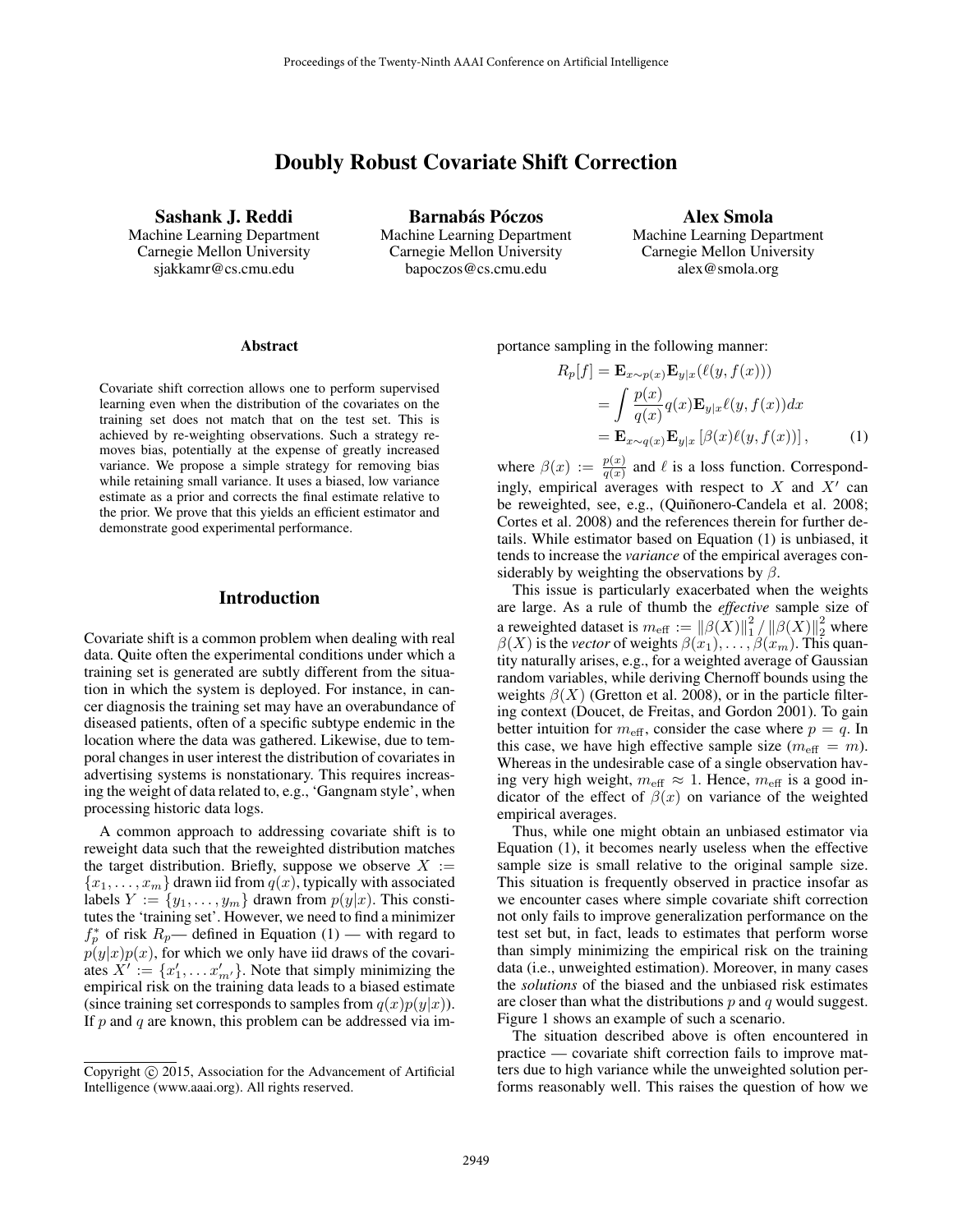

Figure 1: Assume that the dependence  $y|x$  is linear in x, as indicated by the green line. In this case, inferring  $y|x$  using the blue distribution  $q$ , as depicted by the blue crosses (with matching density), would lead to a perfectly accurate estimate, even if the test set is drawn according to red distribution  $p$ . On the other hand, reweighting with  $\frac{p(x)}{q(x)}$  would lead to a very small effective sample size since  $p$  and  $q$  are very different. While this example is obviously somewhat artificial, there exist many situations where the minimizer of the biased risk is very good.

could benefit from the low variance of the biased estimate found by using  $q$  while removing bias via weighting with  $\beta$ . This is precisely what doubly robust estimators address — see, e.g., (Kang and Schafer 2007) for an overview. They provide us with two opportunities to obtain a good estimate. If the unweighted estimate solves the problem, the estimate will be very good and minimizing the unbiased risk will not change the final outcome significantly. Conversely, if the unweighted estimate is useless, we still have the opportunity to amend things in the context of estimating  $f_p^*$  by reweighting the dataset. This work focuses on tackling the problem of covariate shift correction from a doubly robust viewpoint by effectively utilizing the unweighted estimate.

Main Contributions: In summary, the paper makes the following contributions. (1) We develop a simple, yet powerful, framework for doubly robust estimation in the context of covariate shift correction, which to the best of our knowledge, has not been previously explored. (2) We demonstrate the generality of the framework by providing several concrete examples. (3) We present a general theory for the framework and provide a detailed analysis in the case of kernel methods. (4) Finally, we show good experimental performance on several UCI datasets.

#### Related Work

There has been extensive research in covariate shift correction problem. Most of the work is directed towards estimating the weights  $\beta$ . Several methods have been proposed to estimate these weights by optimization and statistical techniques (Gretton et al. 2008; Agarwal, Li, and Smola 2011; Sugiyama et al. 2008; Wen, nam Yu, and Greiner 2014). Likewise, there has been considerable work in developing doubly robust estimators for many statistical and machine learning problems, particularly in the problems involving missing data and reinforcement learning (Kang and Schafer 2007; Dudík, Langford, and Li 2011; Bang and Robins 2005). But none of these works address the problem of our concern, namely doubly robust estimation for covariate shift correction. While a few works, e.g., (Shimodaira 2000), attempt to reduce the variance by adjusting the weights and thereby, balancing the bias-variance tradeoff, they do not tackle the problem from doubly robust estimation point of view. In fact, these methods can be used in conjunction with our approach.

The most relevant to our work are (Kuzborskij and Orabona 2013), (Li and Bilmes 2007) and (Daume III 2007). All these works use similar ideas for addressing related problems in domain adaptation. However, none of these works address the problem of covariate shift correction. Moreover, our methodology and framework are much more general.

#### Doubly Robust Covariate Shift Correction

We first give a formal description of our problem, and then proceed to the algorithm and its theoretical analysis. Our language will be that of risk minimization. For this purpose denote by X, with  $x_i \in \mathcal{X}$ , the space of covariates, and by  $\mathcal{Y}$ , with  $y_i \in \mathcal{Y}$ , the space of associated labels. For any function  $f: \mathcal{X} \to \mathbb{R}$ , we use  $f_i$  to denote the function evaluated at point  $x_i$ . The distributions  $p(x)$  and  $q(x)$  are defined on X. Moreover,  $y \sim p(y|x)$ . As stated in the introduction, we assume that  $x_i \sim q(x)$  and  $x'_i \sim p(x)$  and  $y_i \sim p(y|x_i)$ . For simplicity, we assume  $m = m'$  in this paper. Finally, we denote by  $\ell : \mathcal{Y}^2 \to \mathbb{R}_0^+$  a loss function. We assume that the loss function is L−Lipschitz and bounded above by  $L<sup>1</sup>$  Our goal is to minimize the expected risk with regard to distribution p  $R_p[f] := \mathbf{E}_{(x,y)\sim p}[\ell(y, f(x))].$  Let  $R_q[f] := \mathbf{E}_{(x,y)\sim q}[\ell(y, f(x))]$  denote expected risk with regard to distribution  $q$ . Quite often we will deal with empirical averages, often weighted. We define

$$
\widehat{R}[f|X,Y,\alpha] := \frac{1}{m} \sum_{i} \alpha_i \ell(y_i, f(x_i))
$$

The risks for  $X'$  are defined analogously. The unweighted empirical risk is  $R[f|X, Y] = R[f|X, Y, 1_m]$  where  $1_m$ is ones vector of size m. Given a class  $F$  of functions  $\mathcal{X} \to \mathcal{Y}$  we aim to find some  $f_p^*$  that minimizes  $R_p[f]$ . Unfortunately,  $R_p[f]$  is not directly accessible, hence we can only approximate it via the empirical risk  $\widehat{R}[f|X, Y]$ , or its reweighted variant  $R[f|X, Y, \beta]$ .

Furthermore, we use a regularizer  $\Omega$  to ensure that we do not overfit to the data. This regularizer plays a rather critical role in our doubly robust approach. It quantifies the notion of 'simple' function. More specifically, we use  $\Omega[f, f']$  to measure complexity of f relative to f'. By default we set  $f' = 0$ with the corresponding shorthand  $\Omega[f] := \Omega[f, 0]$ . This views the constant null function as the simplest in the entire set. For instance, in kernel methods we have  $\Omega[f, f'] :=$  $\frac{1}{2} ||f - f'||^2$ , where the norm is evaluated in a Reproducing Kernel Hilbert Space.

Finally, we introduce minimizers of expected and empirical risk, as is common in statistical learning theory (Vapnik 1998). We use  $f_p^*$  and  $f_q^*$  to denote the minimizers of risks

<sup>&</sup>lt;sup>1</sup>We use the same constant L, without loss of generality.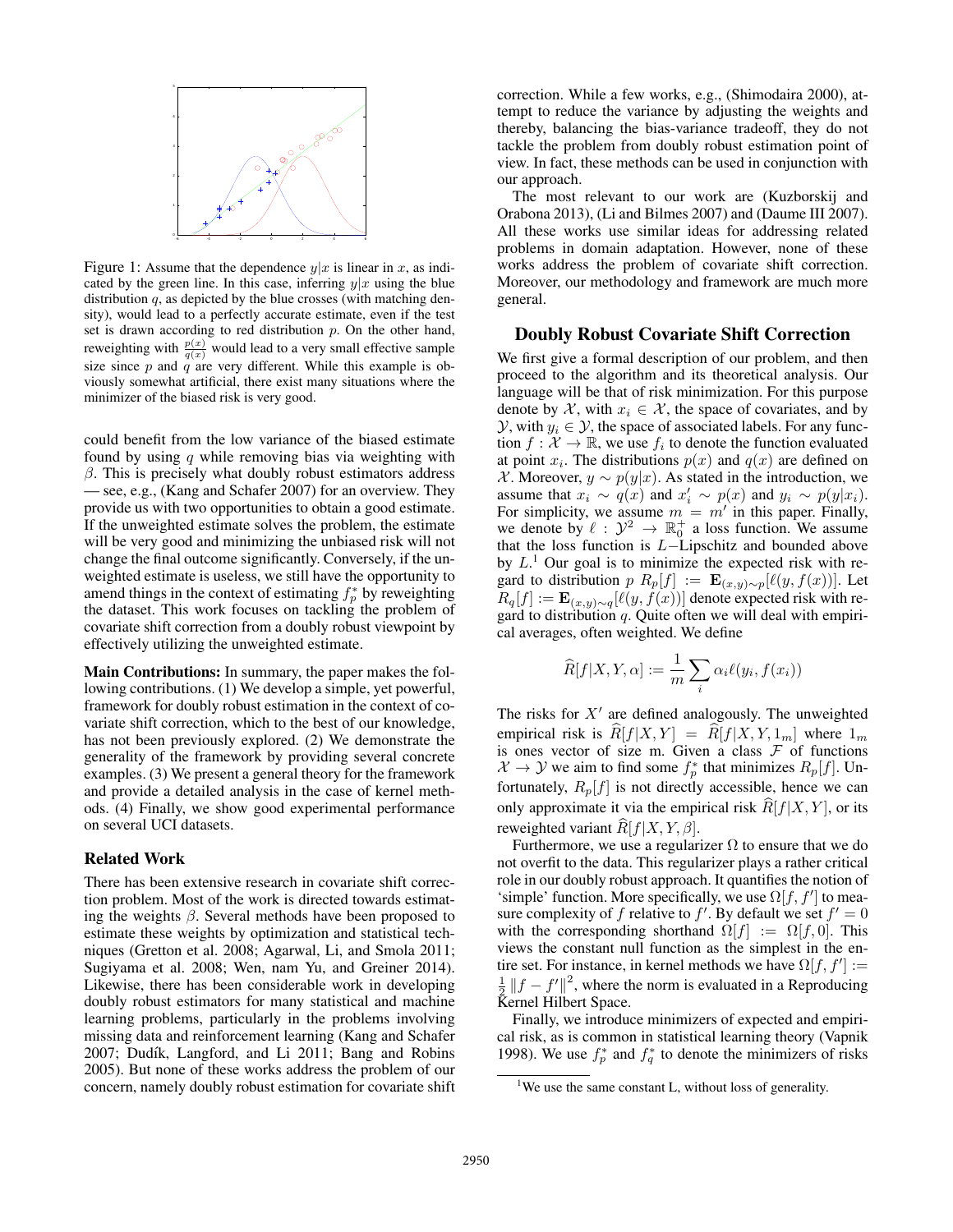$R_p$  and  $R_q$  respectively. Throughout this paper, we use the following equivalent formulations interchangeably:

$$
\hat{f}_{q,\lambda} := \operatorname*{argmin}_{f \in \mathcal{F}} \hat{R}[f|X,Y] + \lambda \Omega[f]
$$
\n
$$
\hat{f}_{q,\nu} := \operatorname*{argmin}_{f \in \mathcal{F}} \hat{R}[f|X,Y] \text{ s.t. } \Omega[f] \le \nu
$$

The corresponding pair  $(\lambda, \nu)$  and associated problem will be clear from the context. The equivalence follows from the fact that for any  $\lambda$ , there exists a  $\nu$  such that the solution of the two problems is same. This is done merely for reasons of simplifying our theoretical analysis. This yields the following risk functionals with associated minimizers.

$$
\hat{f}_{q,\nu_q} := \operatorname*{argmin}_{f \in \mathcal{F}} \hat{R}[f|X,Y] \text{ s.t. } \Omega[f] \le \nu_q \tag{2}
$$

Here the risk functional, as defined in Equation (2) (referred to as unweighted estimator or minimizer) corresponds to the empirical risk minimizer when solving the inference problem with respect to the distribution  $q(x)p(y|x)$ . Let  $\beta$  be the estimated covariate shift weights. The next empirical risk functional is X, Y reweighted by  $\hat{\beta}$  such that we obtain an unbiased estimate from  $p$  (referred to as weighted estimator or minimizer).

$$
\hat{f}_{p,\nu_p} := \operatorname*{argmin}_{f \in \mathcal{F}} \hat{R}[f|X,Y,\hat{\beta}] \text{ s.t. } \Omega[f] \le \nu_p \qquad (3)
$$

Finally, let  $\hat{f}_{\text{DR}}$  denote doubly robust estimator which is risk minimizer, albeit with a prior around  $\hat{f}_{q,\lambda}$  rather than 0.

$$
\hat{f}_{\text{DR}} := \operatorname*{argmin}_{f \in \mathcal{F}} \hat{R}[f|X, Y, \hat{\beta}] \text{ s.t. } \Omega[f, \hat{f}_{q,\lambda}] \le \nu' \qquad (4)
$$

Lastly, we define  $f_{q,\lambda_q}^*$  and  $f_{p,\lambda_p}^*$  to be the *penalized* minimizers of the expected risk. i.e.

$$
f_{q,\lambda_q}^* := \operatorname*{argmin}_{f \in \mathcal{F}} R_q[f] + \lambda_q \Omega[f]
$$

$$
f_{p,\lambda_p}^* := \operatorname*{argmin}_{f \in \mathcal{F}} R_p[f] + \lambda_p \Omega[f]
$$
(5)

The above quantities are needed since  $f_p^*$  and  $f_q^*$  might not necessarily have bounded norm in function classes that we study. Briefly, our algorithm outline is the following.

Step 1: Unweighted estimate Solve the unweighted inference problem using  $(X, Y)$  as training data to obtain  $\hat{f}_{q, \lambda_q}$ (see Equation (2)).

Step 2: Covariate shift correction weights Using  $X$  and  $X'$  estimate the covariate shift correction weights. This can be done by any off-the-shelf (e.g. kernel mean matching) covariate shift procedure (Gretton et al. 2008; Agarwal et al. 2011).

Step 3: Doubly robust estimate If  $m_{\text{eff}}$  is much smaller than  $m$ , use unweighted estimate in Step 1 and covariate shift weights in Step 2 to obtain  $\hat{f}_{DR}$  (see Equation 4).

Intuitively, while  $\hat{f}_{q,\lambda_q}$  will not minimize the expected risk, it is often a very good proxy. Given that no reweighting was carried out, the variance for  $\hat{f}_{q, \lambda_q}$  is comparatively low. That is, we are using the large unweighted sample size to obtain a good starting point with high confidence.



Figure 2: Pictorial representation of DR estimation procedure. Assumption 3 implies that  $f_q^*$  is close to  $f_p^*$  than origin (as shown in the figure). While the generic covariate shift finds the weighted empirical risk minimizer over the large function class  $\mathcal{F}$ , doubly robust procedure optimizes over a much smaller function class  $\mathcal{F}_{\text{DR}}$ . This leads to small variance in doubly robust procedure as compared to generic covariate shift procedure when the effective sample size  $m_{\text{eff}}$  is small.

## Assumptions

It is worth mentioning the assumptions required for the application of doubly robust estimation, since they motivate our design choices.

Assumption 1 *The conditional training and test distributions are identical i.e*  $p(y|x) = q(y|x)$ *.* 

This is implicit in the definition of covariate shift  $-$  if  $p(y|x) \neq q(y|x)$  it would be trivial to construct counterexamples for any algorithm attempting to solve covariate shift. For instance, setting  $p(y|x) = q(-y|x)$  for binary classification would lead to a maximally bad solution.

Assumption 2 β(x) *is well defined and bounded by some constant* η*. This ensures that there cannot exist sets of nonzero measures with respect to P that have zero measure with respect to Q.*

Again, in the absence of this assumption we could design pessimal algorithms. In this case we could, e.g., set  $y|x=0$ for all  $x \notin S$  and  $y|x = C$  for  $x \in S$ , immediately implying substantial misprediction regardless of the sample size.

**Assumption 3** The risk minimizer  $f_{p,\lambda_p}^*$  is much closer to the unweighted risk minimizer  $f_{q,\lambda_q}^*$  rather than the origin,  $i.e.,\, \nu_{\rm DR}=\Omega[f^*_{p,\lambda_p},f^*_{q,\lambda_q}] \ll \Omega[f^{*^*}_{p,\lambda_p}] = \nu_p.$ 

The above assumption indicates that the unweighted solution is beneficial for solving the weighted solution. This assumption is reminiscent of approaches used in previous literature on domain adaptation (see Kuzborskij and Orabona 2013; Li and Bilmes 2007). Also, note that the assumption is *only relative* to the origin and does not assume anything about the absolute closeness of the weighted and unweighted solutions.

We would also like to emphasize that Assumption 3 does not trivially mean improved result. Note that we additionally need to estimate the unweighted solution, which can degrade the performance of the algorithm. However, the critical point we exploit is that the unweighted estimator, although biased,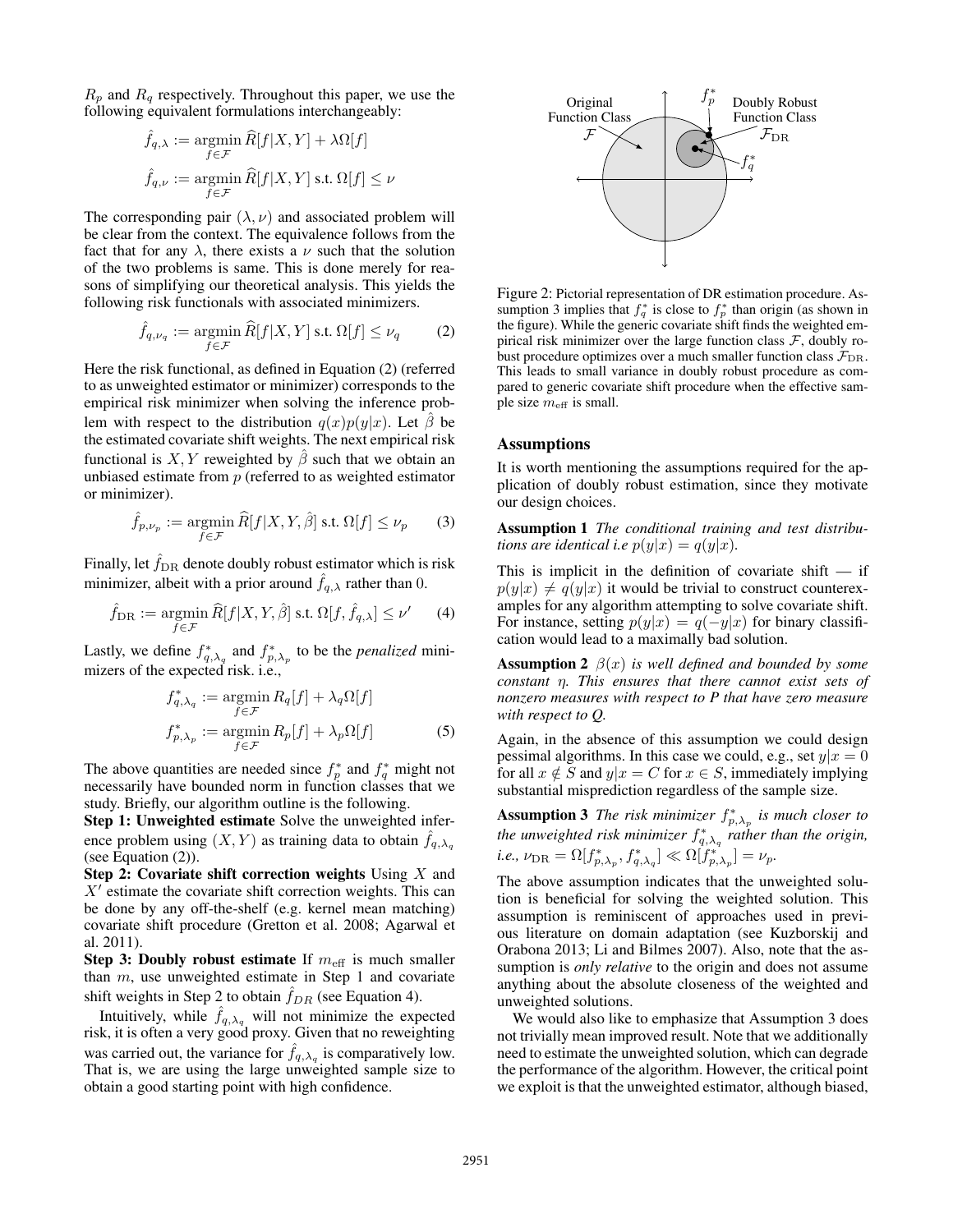has low variance since it does not involve reweighting the dataset. We will revisit this issue later in Section .

# Estimating Covariate Shift Weights

Before delving into a specific algorithm we need to discuss means of obtaining estimates of  $\beta(X)$ . A number of approaches have been proposed in the literature. We only give a brief outline of a few approaches here and refer interested readers to the appropriate references for further details.

Penalized Risk Minimization (PRM) The basic idea in this approach is to estimate covariate shift weights  $\beta$  by solving a particular regularized convex minimization problem over a function class (Nguyen, Wainwright, and Jordan 2008). The rationale for the approach stems from the fact that the optima to the variational representation of KL-divergence is attained at the point  $\beta(x) = \frac{p(x)}{q(x)} \,\forall x \in \mathcal{X}$ . More specifically, consider the following variational representation of KL-divergence:  $D(p,q) = \sup_{g>0} \int \log g(x)p(x)dx$  –  $\int g(x)q(x)dx + 1$ . This is obtained by a simple application of Legendre-Frenchel convex duality (see (Nguyen, Wainwright, and Jordan 2008) for more details). More importantly for us, the supremum is attained at  $g(x) = \beta(x) =$  $p(x)/q(x)$ . Let us assume that the function  $\beta$  belongs to RKHS  $\mathcal G$ . Since the access to distributions p and q is through their corresponding samples, we solve the following regularized empirical version of the problem:

$$
\hat{\beta} = \underset{g \in \mathcal{G}}{\text{argmin}} \frac{1}{m} \sum_{i=1}^{m} g(x_i) - \frac{1}{m} \sum_{i=1}^{m} \log g(x'_i) + \frac{\gamma_m}{2} I^2(g)
$$

where  $I(g)$  is a non-negative measure of complexity for g such that  $I(\beta) < \infty$ . It is shown that the above estimator enjoys good statistical properties. A more detailed theoretical exposition of the estimator will follow in later sections.

Kernel Mean Matching (KMM) Another popular approach to obtain the covariate shift weights is by matching the mean embeddings in the feature space induced by a universal RKHS  $K$  on the domain  $X$  (Gretton et al. 2008). More specifically, we solve the following optimization problem

$$
\min_{\hat{\beta}} \hat{L}(\hat{\beta}) := \left\| \frac{1}{m} \sum_{i=1}^{m} \hat{\beta}_i \Phi(x_i) - \frac{1}{m} \sum_{i=1}^{m} \Phi(x_i')
$$
  
s.t.  $0 \le \hat{\beta}_i \le \eta$  and  $\frac{1}{m} \sum_{i=1}^{m} \hat{\beta} = 1$ ,

where  $\Phi : \mathcal{X} \to \mathcal{K}$ . Intuitively, the above procedure tries to match the mean embeddings of weighted training and test distributions. Since the RKHS is universal, matching the embeddings provides estimates for covariate shift weights  $\beta$ . As above, we delay the theoretical details. Note that while the first estimation procedure gives the function  $\beta$ , the KMM approach computes the function evaluated only at the training points. See e.g. (Agarwal, Li, and Smola 2011) for a detailed comparison to other approaches.

#### Examples

To gain a better understanding of our approach, we now present our estimators in various algorithmic settings. Let

us assume, we have estimated covariate shift weights  $\hat{\beta}$  via PRM, KMM or in general, any other method.

Regression The simplest setting is linear regression, possibly in a Reproducing Kernel Hilbert Space. Here the loss  $\ell$ , the function f, and  $\Omega$  are given by  $f(x) = \langle w, \phi(x) \rangle$ ,  $\ell(y, f(x)) = \frac{1}{2}(y - f(x))^2$  and  $\Omega[f, f'] = \frac{1}{2} ||w - w'||^2$ , where  $\phi(x)$  is a feature map. The three steps of doubly robust covariate shift correction are:

1. Solve the quadratic optimization problem below.

$$
\hat{w}_{q,\lambda_q} = \arg \min_{w} \frac{1}{2} \sum_{i=1}^{m} (y_i - \langle \phi(x_i), w \rangle)^2 + \frac{\lambda_q}{2} ||w||^2
$$

- 2. Estimate the covariate shift correction weights  $\hat{\beta}$ .
- 3. Solve the centered weighted regression problem to obtain the doubly robust estimator  $\hat{w}_{\text{DR}}$ .

minimize 
$$
\frac{1}{2} \sum_{i=1}^{m} \hat{\beta}_i (y_i - \langle \phi(x_i), w \rangle)^2 + \frac{\lambda'}{2} ||w - \hat{w}_{q, \lambda_q}||^2
$$

The approach works whenever  $||w_p^* - w_q^*|| \ll ||w_p^*||$ , i.e. whenever the unbiased and the biased solutions are close compared to the overall complexity of the solutions.

SVM Classification The approach is quite analogous to the above approach, the main difference being a different loss function. This yields  $f(x) = \langle w, \phi(x) \rangle$ ,  $\ell(y, f(x)) =$  $\max(0, 1 - yf(x))$ , and  $\Omega[f, f'] = \frac{1}{2} ||w - w'||^2$ . The associated algorithm is as follows:

1. Solve a standard SVM classification problem using  $X, Y$ to obtain  $\hat{w}_{q, \lambda_q}$ .

$$
\min_{w} \sum_{i=1}^{m} \max(0, 1 - y_i f(x_i)) + \frac{\lambda_q}{2} ||w||^2
$$

- 2. Estimate the covariate shift correction weights  $\hat{\beta}$ .
- 3. Solve the centered weighted SVM classification problem to obtain the DR estimator  $\hat{w}_{\text{DR}}$ .

$$
\min_{w} \sum_{i=1}^{m} \hat{\beta}_{i} \max(0, 1 - y_{i} f(x_{i})) + \frac{\lambda'}{2} ||w - \hat{w}_{q, \lambda_{q}}||^{2}
$$

Regression Tree The nontrivial challenge here is to define what it means to use an existing tree as a prior. We obtain the following algorithm:

- 1. Compute a Regression Tree  $f_{q,\lambda_q}$  using X, Y with suitable pruning strategy  $\lambda_q$ .
- 2. Estimate the covariate shift correction weights  $\hat{\beta}$ .
- 3. Compute the residuals  $\epsilon_i := y_i \hat{f}_{q,\lambda_q}(x_i)$ . Train a second regression tree  $\delta f$  using  $(x_i, \epsilon_i, \hat{\beta}_i)$  as covariates, labels, and sample weights. Output the corrected tree  $\hat{f}_{\text{DR}}$  :=  $\tilde{f}_{q,\lambda_q} + \delta f.$

Analogous modifications are possible for Gaussian Process estimates where we use stage 1 estimates as prior, or for neural networks. Given the generality, our analysis proceeds in two steps — we first derive a general metatheorem, followed by an application to kernel methods.

 $\mathbb{I}$ Ш Ш Ш  $\mathbf{I}$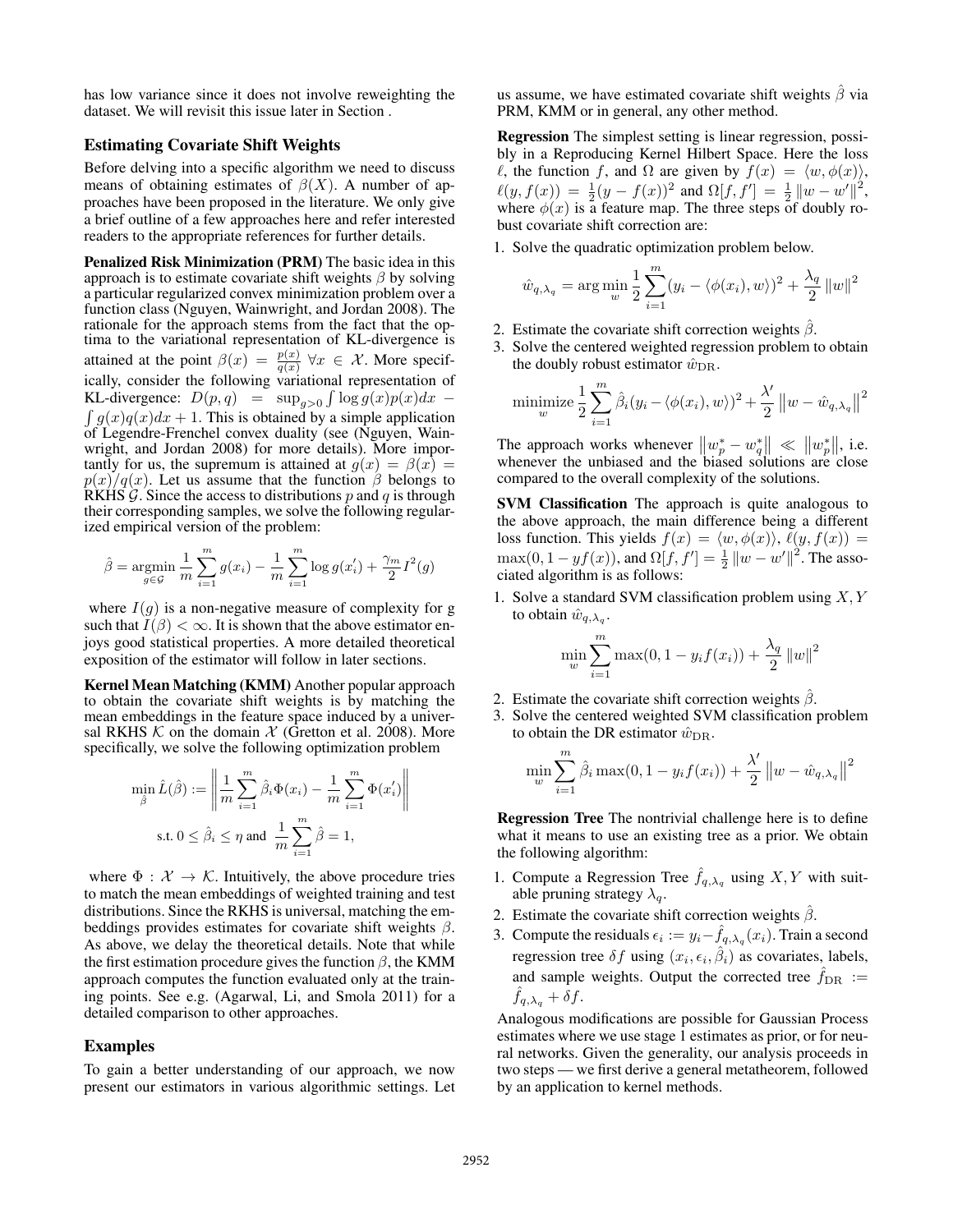# Theoretical Analysis

In this section we derive generalization bounds for the doubly robust estimation procedure and show that they are provably better than the standard covariate shift bounds under the conditions assumed in this paper. To this end, we develop a general framework for analyzing the doubly robust estimator and use it to prove generalization bounds for kernel methods. More precisely, we obtain upper bounds on risk  $R_p$  of functions,  $\hat{f}_{p,\lambda_p}$  (standard covariate shift correction) and  $f_{DR}$  (doubly robust estimator).

Let  $H$  be a reproducing kernel Hilbert space associated with X and feature map  $\phi(x) \in \mathcal{H}$ . We use **K** denote the kernel matrix corresponding to the training points X.Let  $\|\phi(x)\|_{\mathcal{H}} \leq \kappa$  for all  $x \in \mathcal{X}$ . Due to lack of space, we relegate the details of general framework and proofs to the appendix of the full version<sup>2</sup>, and only state the result for kernel methods using covariate shift weights obtained through PRM in the main paper. The bounds for KMM can be obtained in a similar manner. We state the main results about generalization bounds for PRM, which follow as corollaries of our general framework.

**Theorem 1** Suppose  $\hat{f}_{p,\lambda_p}$  and  $f_{p,\lambda_p}^*$  are as defined in Equa*tions* (3) *and* (5) *respectively, and*  $\beta \in \mathcal{G}$ *. Let the regularization parameter for PRM be*  $\gamma_m = cm^{-2/(2+\tau)}$  *for some* τ > 0 *and a constant* c*. Then we have the following with probability at least*  $1 - \delta$ *.* 

$$
R_p[\hat{f}_{p,\lambda_p}] \le R_p[f_{p,\lambda_p}^*] + \Delta_{W,S} + \Delta_{W,R}.\tag{6}
$$

 $\Delta_{W,S}$  and  $\Delta_{W,R}$ , representing the covariate shift and func*tion complexity parts of the bound are:*

$$
\Delta_{W,S} = \frac{2\kappa^2 L^2}{\lambda} \left( \sqrt{\eta \gamma_m} + \eta \sqrt[4]{\frac{8}{m} \log\left(\frac{4}{\delta}\right)} \right)
$$

$$
\Delta_{W,R} = 2\eta L \left( \frac{2\nu}{m} \sqrt{\text{tr}(\mathbf{K})} + 3\sqrt{\frac{1}{2m} \log\left(\frac{4}{\delta}\right)} \right)
$$

**Theorem 2** Suppose  $\hat{f}_{\text{DR}}$  and  $f_{p,\lambda_p}^*$  are as defined in Equa*tions* (4) *and* (5) *respectively, and*  $\beta \in \mathcal{G}$ *. Let the regularization parameter for PRM be*  $\gamma_m = cm^{-2/(2+\tau)}$  *for some* τ > 0 *and a constant* c*. Then we have the following with probability at least*  $1 - \delta$ *.* 

$$
R_p[\hat{f}_{\text{DR}}] \le R_p[f_{p,\lambda_p}^*] + \Delta_{\text{DR},S} + \Delta_{\text{DR},R}.\tag{7}
$$

 $\Delta_{\text{DR},S}$  and  $\Delta_{\text{DR},R}$ , denoting the covariate shift and func*tion complexity parts of the bound are:*

$$
\nu' = \nu_{DR} + \nu_{\Delta}
$$
  
=  $\nu_{DR} + \sqrt{\frac{4L}{\lambda_q} \left( \frac{2\nu_q \sqrt{\text{tr}(\mathbf{K})}}{m} + 3\sqrt{\frac{\log(6/\delta)}{2m}} \right)}$   

$$
\Delta_{\text{DR},S} = \frac{2\kappa^2 L^2}{\lambda'} \left( \sqrt{\eta \gamma_m} + \eta \sqrt[4]{\frac{8}{m} \log \left( \frac{6}{\delta} \right)} \right)
$$
  

$$
\Delta_{\text{DR},R} = 2\eta L \left( \frac{2\nu' \sqrt{\text{tr}(\mathbf{K})}}{m} + 3\sqrt{\frac{\log(6/\delta)}{2m}} + \frac{\|\hat{f}_{q,\lambda_q}\|_2}{m} \right)
$$

<sup>2</sup>Full version of the paper can be found at www.cs.cmu.edu/ <sup>∼</sup>sjakkamr/dr.pdf.

*Proof sketch for Theorem 2*. The proof consists of two crucial components. First, we derive a uniform convergence result for  $\hat{f}_{q,\lambda_q}$  relative to the expected risk minimizer  $f_{q,\lambda_q}^*$ . Second, we bound the error in risk caused due to estimation of covariate weights  $\hat{\beta}$  and the complexity of the function class. Combining the bounds on  $\hat{f}_{q,\lambda_q}$  relative to  $f_{q,\lambda_q}^*$  and error in estimation of covariate shift weights, we get the required result.

# Discussion on the Generalization Bounds

In order to understand the benefit of our doubly robust estimator, we make a qualitative comparison of the various generalization bounds in this section. We only compare the bounds for PRM here, but analysis for KMM yields similar conclusions. From Assumption 3, we have  $\nu' \ll \nu_p$  and expect  $\lambda' \gg \lambda_p$ , provided bound  $\nu_{\Delta}$  is small. When the variance of  $\hat{f}_{q,\lambda_q}$  is small, it is easy to see that  $\Delta_{\text{DR},R} \ll \Delta_{W,R}$ and  $\Delta_{DR,S} \ll \Delta_{W,S}$  (in Equations (6) and (7)). These bounds also clearly demonstrate the doubly robust nature of the algorithm. Before ending our discussion, we need to make it explicit that our analysis only compares the upper bounds and hence, needs to be interpreted with caution. Nonetheless, our empirical evaluation, in the next section, supports our theoretical analysis and provides a compelling case to use our estimators in practice.

# Experiments

We present our empirical results in this section. We apply doubly robust covariate shift correction to a broad range of UCI datasets and a real-world dataset to demonstrate its performance. In particular, we show that it is effective both for classification and regression settings, and both for linear methods (by using a Support Vector Classifier) and nonlinear approaches (by using a Regression Tree).

For our experiments we compare the performance of unweighted (see Equation (2)) (referred to as UNWEIGHTED), weighted (see Equation (3))(referred to as WEIGHTED) and doubly robust (see Equation (4))(referred to as DOUBLYRO-BUST) empirical estimators. That is, UNWEIGHTED ignores the problem of covariate shift correction; WEIGHTED uses the weights computed by KLIEP (Sugiyama et al. 2008) with Gaussian kernel. For simplicity we use a reduced rank expansion with 100 basis functions in our experiments. The bandwidth of the kernel is chosen by cross-validation.

We would like to emphasize that while we only report results for KLIEP due to lack of space, using doubly robust estimation in conjunction with other popular approaches (e.g., (Gretton et al. 2008; Shimodaira 2000)) yields similar results.

Synthetic Data: This experiment is meant to provide a comparison of WEIGHTED and DOUBLYROBUST approaches when varying effective sample size  $m_{\text{eff}}$ . The data for this experiment is generated based on a polynomial objective  $y = -x + x^3 + \epsilon$  where  $\epsilon \sim \mathcal{N}(0, 0.3)$  (Gretton et al. 2008). We set  $p(x) = \mathcal{N}(0, 1)$  and use as biasing distribution  $p(x) = \mathcal{N}(\mu, 0.3)$  where  $\mu$  is adjusted such that we obtain different effective samples sizes. 300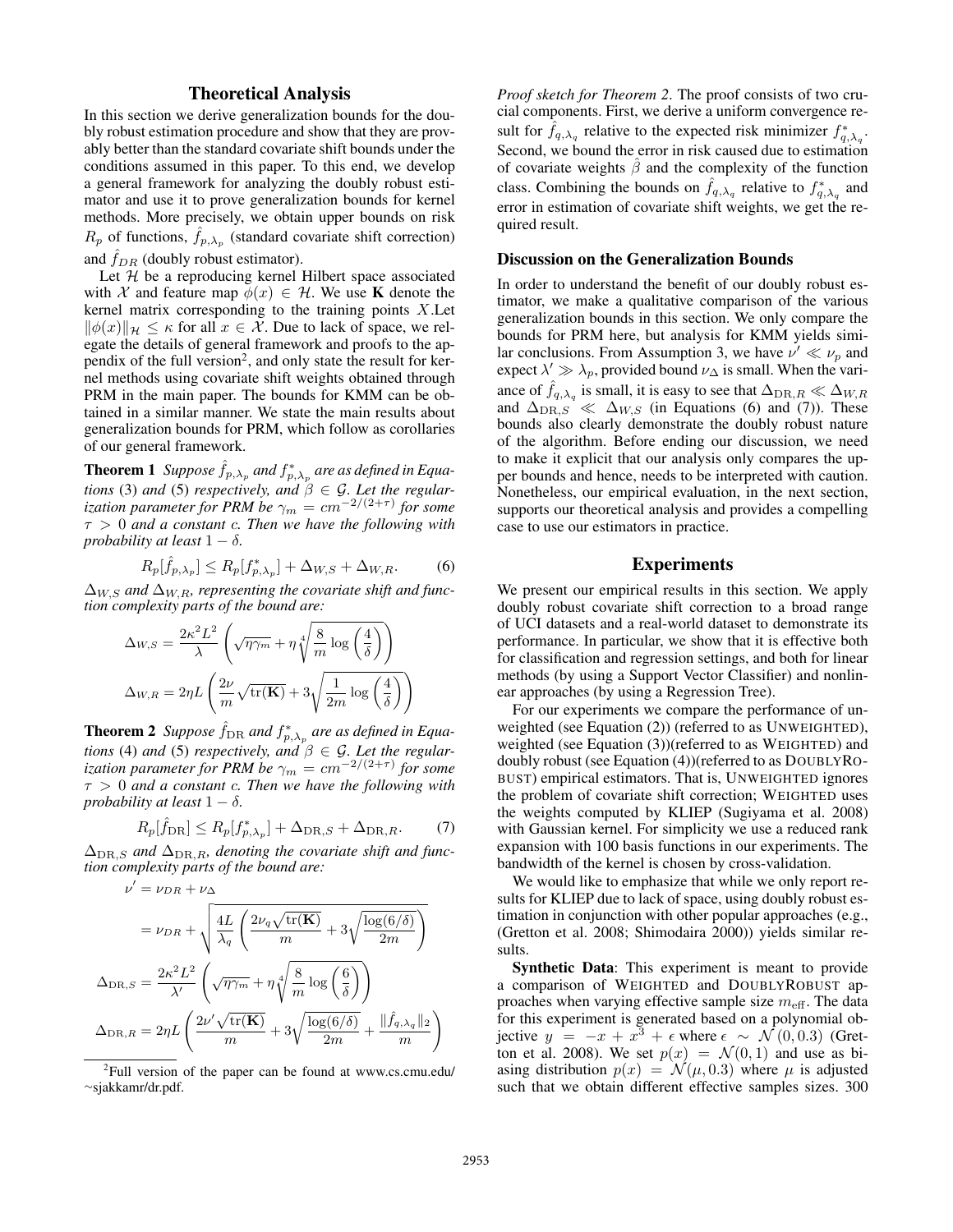training and test samples are drawn. We use linear regression with standard  $\ell_2$  penalization. Figure 3 shows the root mean square error (RMSE) ratio of DOUBLYROBUST to WEIGHTED. It can be seen that DOUBLYROBUST outperforms WEIGHTED for lower values of  $m_{\text{eff}}$  and is marginally worse for higher values of  $m_{\text{eff}}$ . The latter is not surprising, since DOUBLYROBUST makes use of the data thrice rather than twice.



Figure 3: Comparison of WEIGHTED and DOUBLYROBUST using a synthetic dataset. We plot the error ratio as a function of the effective sample size. As can be seen, our method improves the most when the increase in variance is the highest. This is consistent with the fact that it acts as variance reducer.

Real Data: For a more realistic comparison we apply our method to several  $UCI<sup>3</sup>$  and benchmark<sup>4</sup> datasets. To control the amount of bias we use PCA to obtain the leading principal component. The projections onto the first principal component are then used to construct a subsampling distribution q. Let  $t_0$  and  $t_1$  be the minimum and the maximum of the projected values respectively. Let  $\sigma_{\rm PC}$  be the standard deviation of the projected values. We then subsample using their projected values according to normal distribution  $\mathcal{N}(t_0 + \alpha(t_1 - t_0), 0.5\sigma_{\text{PC}})$ . Varying the value of  $\alpha$  changes the  $m_{\text{eff}}$  of the training data by shifting q relative to p. The value  $\alpha \in (0, 1)$  is independently set for each dataset in such a way that the effective sample size  $m_{\text{eff}}$  is less than 1/3 of the training data. This method of inducing covariate shift in the data set is often used in the covariate shift literature (see, e.g., (Gretton et al. 2008)).

For classification, we use support vector machines with a linear kernel. As mentioned earlier,  $\Omega[f, f'] =$  $\frac{1}{2} ||w - w'||^2$ , i.e., the correction is additive in feature space.  $2 \parallel \omega \parallel \omega$ , i.e., the correction is additive in reduce space.<br>The regularization parameters are chosen separately for each empirical estimator by cross validation. We report the classification error  $Pr \{yf(x) < 0\}$ . We normalize the errors with the UNWEIGHTED error.

For regression we apply regression trees to several UCI datasets. We report the square error loss for these experiments. As explained earlier, we first train a regression tree on the unweighted dataset and then build a differential regression tree on the residual with restricted tree depth in order to

train the doubly robust regression tree.

The results are reported in Figure 4. We report the average RMSE error and the standard deviation over 30 trials for each experiment. The errors in both the above cases are normalized by the error of UNWEIGHTED. In both the tasks, it can be clearly seen that DOUBLYROBUST outperforms both UNWEIGHTED and WEIGHTED on most of the datasets. Note that neither UNWEIGHTED nor WEIGHTED are significantly better than each other. On the other hand, our approach consistently outperforms both. This is in line with our intuition that the unweighted solution is an excellent variance reducer. Overall, we conclude that our method is promising for covariate shift correction problem.

# **Conclusion**

In this paper we proposed an intuitive and easy-to-use strategy for improving covariate shift correction. It addresses a key issue that plagues many covariate shift correction algorithms, namely that the variance increases considerably whenever samples are reweighted. It achieves this goal by using the unweighted solution as a variance-reducing proxy for the unknown true weighted solution. This is a rather general strategy and has been used with great success, e.g. as control variate, in the context of reinforcement learning (Sutton and Barto 1998).

Our approach is particularly simple insofar as it requires essentially no additional code to use — all that is required in practice is to allow for reweighting and offset-correction in a linear model, a decision tree, or any other estimator that might be at hand. Of particular importance is the fact that we found our approach never to be worse than unweighted solution, something that cannot be said in general for covariate shift correction.

# Acknowledgements

This work is supported in part by NSF Big Data grant IIS-1247658 and IIS-1250350.

## References

Agarwal, D.; Li, L.; and Smola, A. J. 2011. Linear-time estimators for propensity scores. *Proceedings of the 14th International Conference on Artificial Intelligence and Statistics (AISTATS-14)* 93–100.

Bang, H., and Robins, J. M. 2005. Doubly robust estimation in missing data and causal inference models. *Biometrics* 61:962–973.

Cortes, C.; Mohri, M.; Riley, M.; and Rostamizadeh., A. 2008. Sample selection bias correction theory. In *Proceedings of the 19th International Conference on Algorithmic Learning Theory*, 38–53.

Daume III, H. 2007. Frustratingly easy domain adaptation. In *Proceedings of the 45th Annual Meeting of the Association of Computational Linguistics*, 256–263. Association for Computational Linguistics.

Doucet, A.; de Freitas, N.; and Gordon, N. 2001. *Sequential Monte Carlo Methods in Practice*. Springer-Verlag.

<sup>3</sup> http://archive.ics.uci.edu/ml/datasets.html

<sup>4</sup> http://www.csie.ntu.edu.tw/∼cjlin/libsvmtools/datasets/